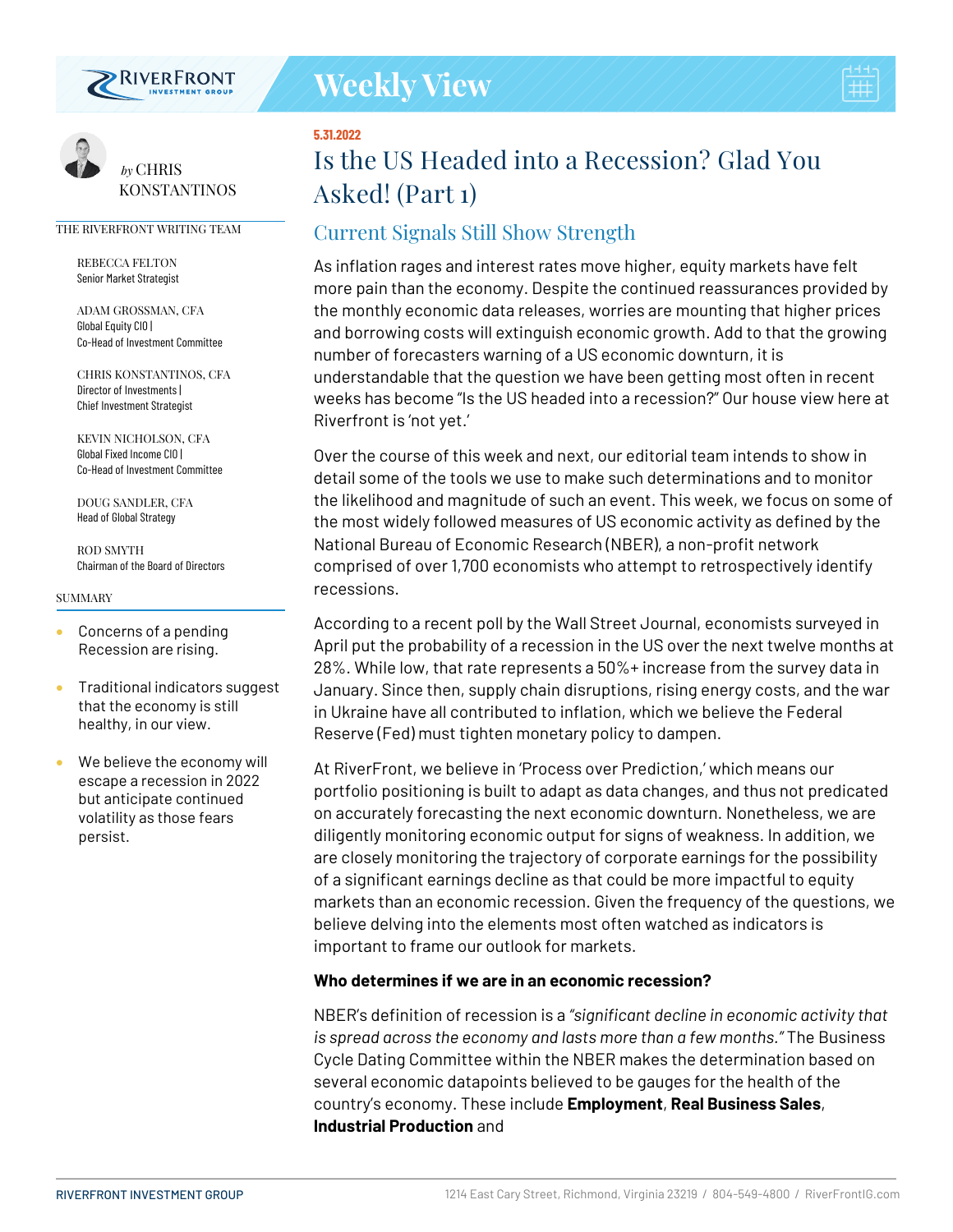## **Real Personal Income Less Transfer Payments** (see chart below.)

## Chart: Current Indicators Still Favorable



*Source: Refinitiv Datastream, RiverFront. Data monthly as of April 2022. Chart shown for illustrative purposes.*

Just like the NBER, investors can track these metrics monthly. Let's examine the most recent reports for each component:

- **Employment: Positive**: In April 2020, the US unemployment rate had risen to 14.8% which is the highest rate observed since data collection began in 1948 according to the Congressional Research Service. The most recent report showed that unemployment had fallen to 3.6%, in line with pre-pandemic levels, a remarkable achievement. Note that a tight labor market raises wage costs and pressures corporate profits.
- **Real Business Sales: Positive**: We are particularly encouraged by the health in the manufacturing sector given the ongoing issues with supply chain disruptions. The most recent data released by the U.S. Census Bureau revealed that not only were manufacturers' shipments up month-over-month, but also year-overyear when compared to 2021. In addition to a healthy manufacturing sector, consumers are also doing well as evidenced by remarkably strong April retail sales which increased 8.2% year-over-year. This bodes well for US GDP, as household consumption accounts for over 65% of economic growth.
- **Industrial Production**: **Positive**: Despite supply chain issues, the Industrial Production data for April came in significantly above consensus, led by production at auto plants which increased almost 4% after a gain of over 8% in March. We also monitor manufacturing output which is a primary driver for industrial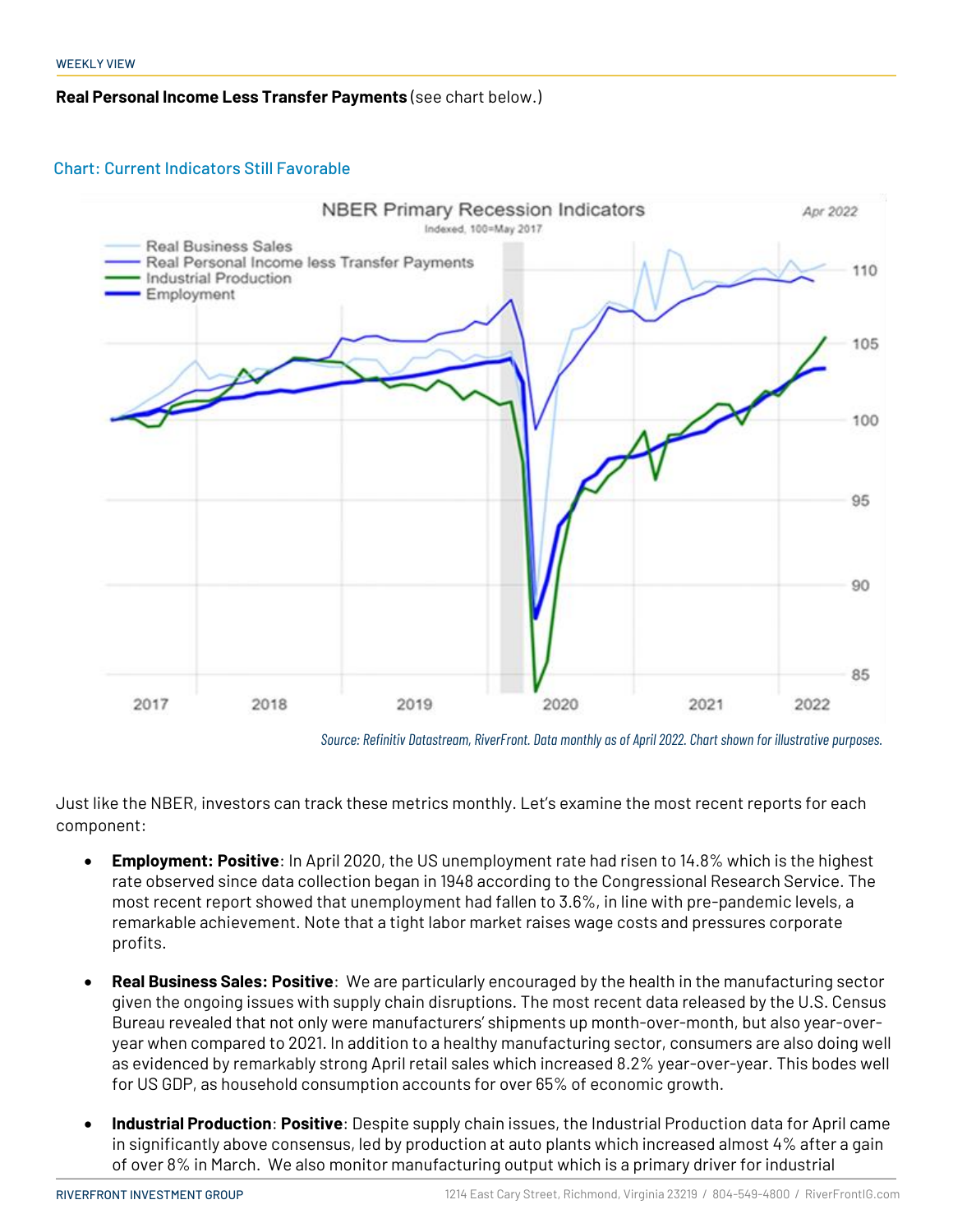production. Both the ISM Manufacturing and Markit PMI surveys while lower, remain in expansionary territory.

• **Real Personal Income Less Transfer Payments: Neutral**: There are plenty of metrics to gauge the year over year growth in income for American workers. Earlier this month, the Bureau of Labor Statistics reported that over the previous twelve months, average hourly earnings have increased 5.55%. Additionally, the Atlanta Wage Tracker shows the most recent 3-month moving average for wages is growing at a rate of 6%. Taking home more in our paychecks is a wonderful feeling, but with inflation more than 8%, those gains are being eroded in purchasing power terms. You can observe this in the chart above (see the second line from the top); Real Personal Income Less Transfer Payments is adjusted for inflation. This line appears to have flattened out, in our view.

Looking at all four indicators collectively, we conclude that there are no signs in the latest data of an imminent recession.

## **Our Focus Remains on Our Process**

It is worth noting that NBER's primary recession indicators, while useful, only identify recession in retrospect. Next week we plan on providing a deeper dive into other indicators, both economic and financial, that we believe along with today's analysis can help form a predictive recession 'early warning' system.

As we stated above, markets have fared poorer than the economy since the beginning of the year. This is not unusual in a Fed tightening cycle. Our opinion remains that volatility will continue and that, in the short term, the path of least resistance for stocks may be to the downside. Ultimately, if the economy can avoid a recession, we think stocks will put in a bottom and resume their uptrend. While we believe a recession will be avoided, our discipline will dictate our decisions. Our strategies reflect our caution as we are underweight stocks and overweight cash in our balanced portfolios.

### **Important Disclosure Information:**

*The comments above refer generally to financial markets and not RiverFront portfolios or any related performance. Opinions expressed are current as of the date shown and are subject to change. Past performance is not indicative of future results and diversification does not ensure a profit or protect against loss. All investments carry some level of risk, including loss of principal. An investment cannot be made directly in an index.*

*Chartered Financial Analyst is a professional designation given by the CFA Institute (formerly AIMR) that measures the competence and integrity of financial analysts. Candidates are*  required to pass three levels of exams covering areas such as accounting, economics, ethics, money management and security analysis. Four years of investment/financial career *experience are required before one can become a CFA charterholder. Enrollees in the program must hold a bachelor's degree.*

*All charts shown for illustrative purposes only. Information or data shown or used in this material was received from sources believed to be reliable, but accuracy is not guaranteed. This report does not provide recipients with information or advice that is sufficient on which to base an investment decision. This report does not take into account the specific investment objectives, financial situation or need of any particular client and may not be suitable for all types of investors. Recipients should consider the contents of this report as a single factor in making an investment decision. Additional fundamental and other analyses would be required to make an investment decision about any individual security identified in this report.*

*The ISM manufacturing index, also known as the purchasing managers' index (PMI), is a monthly indicator of U.S. economic activity based on a survey of purchasing managers at more than 300 manufacturing firms. It is considered to be a key indicator of the state of the U.S. economy.*

*Flash Manufacturing PMI is an estimate of manufacturing for a country, based on about 85% to 90% of total Purchasing Managers' Index (PMI) survey responses each month.*

*In a rising interest rate environment, the value of fixed-income securities generally declines.*

*Stocks represent partial ownership of a corporation. If the corporation does well, its value increases, and investors share in the appreciation. However, if it goes bankrupt, or performs poorly, investors can lose their entire initial investment (i.e., the stock price can go to zero).*